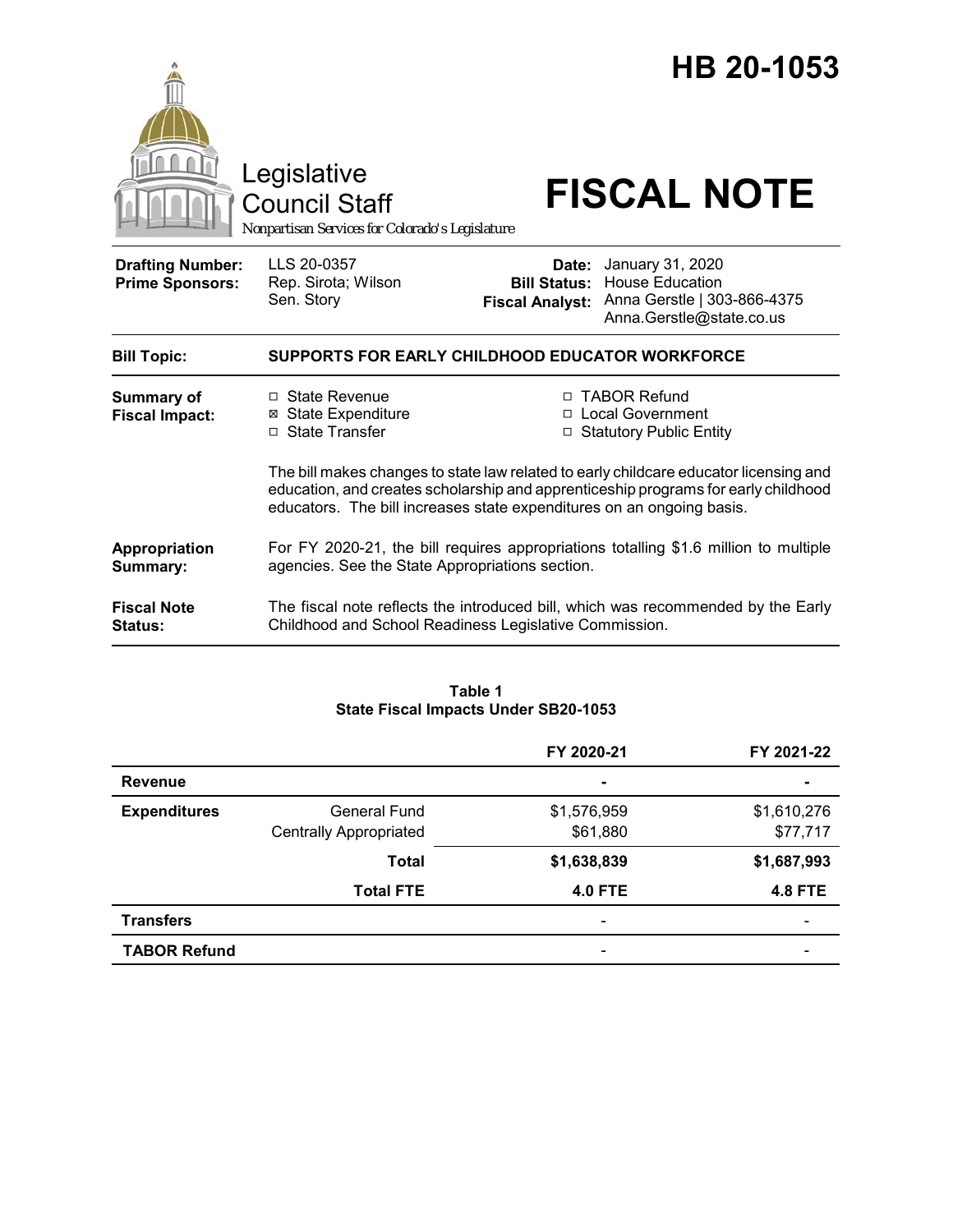# **Summary of Legislation**

The bill makes several changes to state laws related early childhood workforce programs.

**Licensing.** The bill requires the Colorado Department of Human Services (DHS) to promulgate rules related to licensing standards that allow early childhood programs to be licensed if aspiring lead teachers are pursuing an early childhood credential, and creating a licensing pathway that allows an early childhood educator to earn points towards a credential based on their prior work experience and demonstrated competency.

No later than July 1, 2021, DHS and the Colorado Department of Education (CDE) must align the early childhood credential system, CDE educator licensing system, and the childcare program licensing, as well as streamlining all licensing and credentialing paperwork that early childhood educators and programs must complete.

**Biennial report.** By January 31, 2021, and every two years afterwards, DHS must complete a report concerning the gap between current supply and future need for qualified early childhood educators.

**Career pathways.** DHS, CDE, and the Department of Higher Education (DHE) must develop resources to increase concurrent enrollment opportunities in local communities and to support career pathways that allow students to serve as early childhood educators.

**Scholarship program.** The bill creates the Early Care and Education Recruitment and Retention Grant and Scholarship program in DHS. Grants or scholarships may be awarded to individuals pursuing a career in early care and education; nonprofit entities or institutions of higher education that administer related scholarship programs; or licensed early care and education programs. Grant funds may be used for:

- tuition, fees, and materials for early childhood-related courses;
- a portion of administrative costs of a scholarship program by a nonprofit;
- costs associated with a teacher becoming certified to be a coach or mentor;
- costs of "grow your own" programs that help potential educators become certified;
- costs of promoting teachers to coaching and mentorship roles;
- financial incentives to reward progress towards early childhood qualifications that allow the individual to serve as an early childhood educator.

DHS must establish program requirements and processes, and post program outcomes on their website at least every two years. The bill also creates the Early Care and Education Recruitment and Retention Grant and Scholarship Fund.

**Apprenticeship program.** The bill creates the Early Childhood Educator Apprenticeship program in the Colorado Department of Labor and Employment (CDLE) to create a pathway into the early childhood profession. Funds can be used to support existing programs; provide technical assistance to create apprenticeships; recruit mentor teachers; provide incentives to program participants and licensed providers; cover costs of classroom training and instruction and the costs of earning a credential; and to support on-the-job training.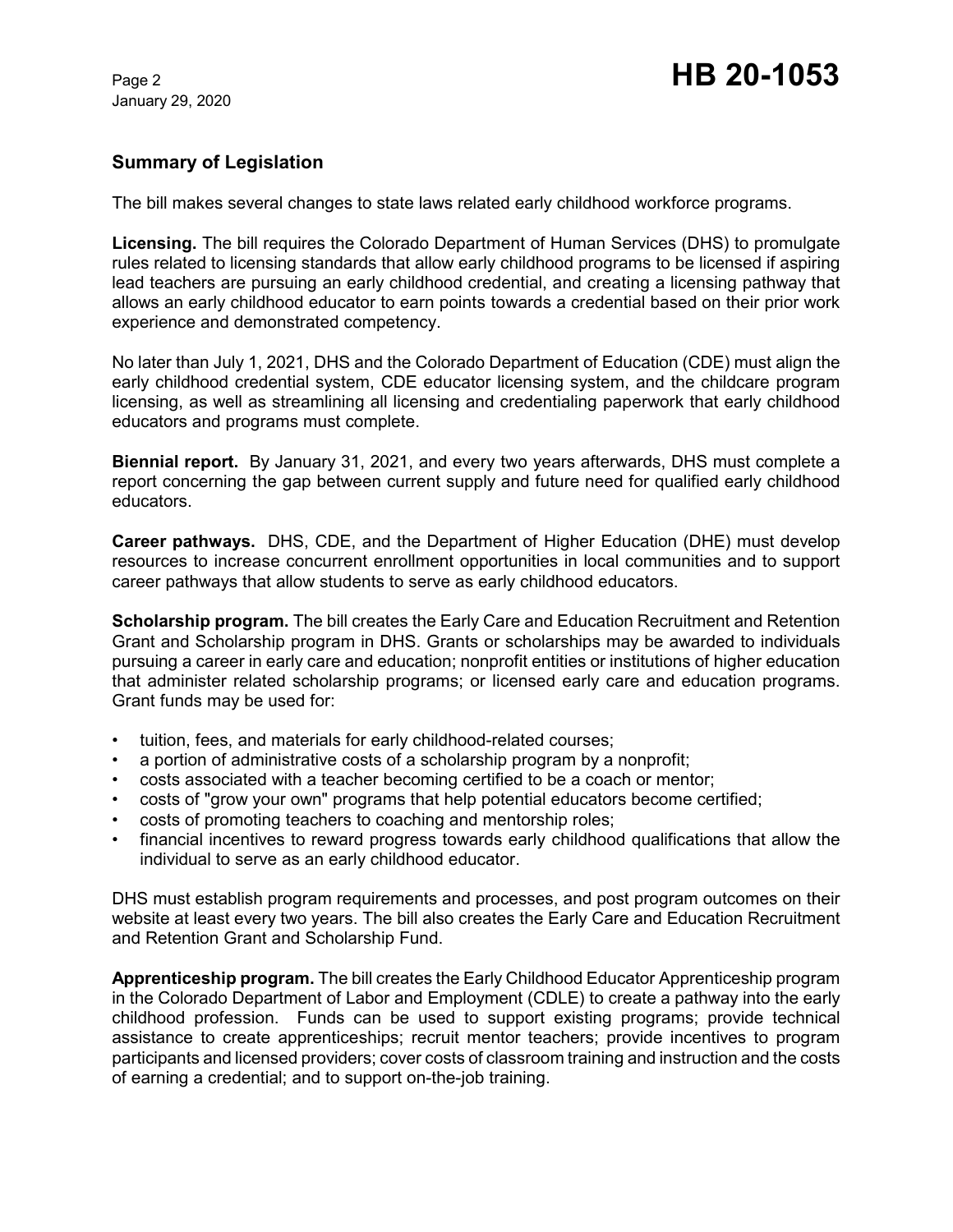CDLE must determine criteria for local entities, such as workforce development programs, nonprofit organizations, institutions of higher education, and Early Childhood Councils to receive money to implement apprenticeships, as well as determine eligible uses of funds and other program standards. Standards for the program and ways to support local communities in implementing apprenticeship programs must be established in collaboration with DHS, CDE, and DHE. The bill creates the Early Childhood Educator Apprenticeship Program Cash Fund.

## **State Expenditures**

The bill increases state General Fund expenditures by \$1.6 million and 4.0 FTE in FY 2020-21 and \$1.7 million and 4.8 FTE in FY 2021-22. These costs are listed in Table 2 and discussed below. These costs are initial estimates and will be revised as more information becomes available.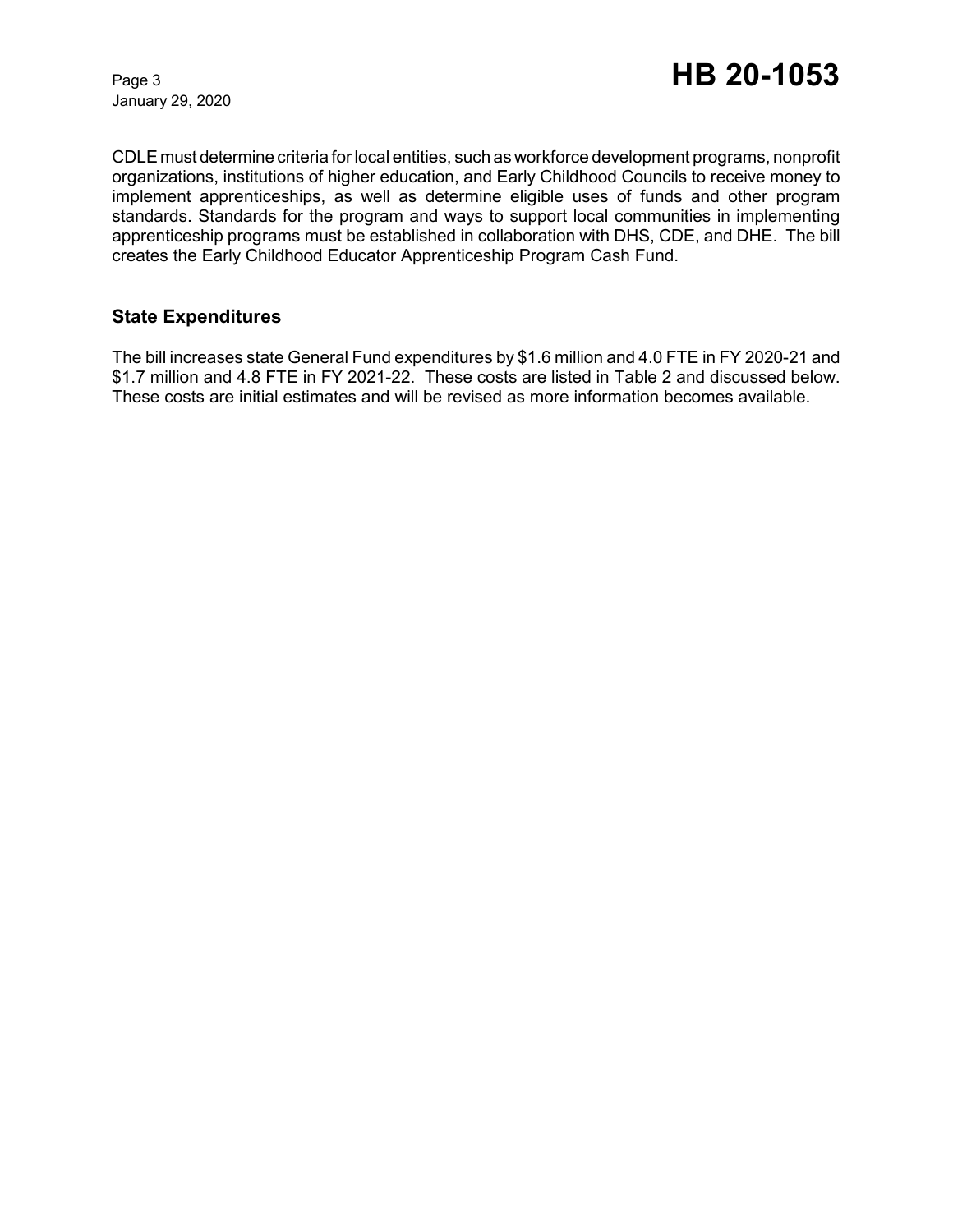# Page 4 **HB 20-1053**

#### **Table 2 Expenditures Under HB20-1053**

| <b>Cost Components</b>                               | FY 2020-21     | FY 2021-22     |
|------------------------------------------------------|----------------|----------------|
| <b>Department of Human Services</b>                  |                |                |
| <b>Personal Services</b>                             | \$153,967      | \$205,291      |
| <b>Operating Expenses &amp; Capital Outlay</b>       | \$21,975       | \$4,050        |
| <b>Legal Services</b>                                | \$19,188       |                |
| Scholarships                                         | \$300,000      | \$300,000      |
| Centrally Appropriated Costs*                        | \$36,287       | \$47,736       |
| FTE - Personal Services                              | 2.3 FTE        | 3.0 FTE        |
| FTE - Legal Services                                 | $0.1$ FTE      |                |
| <b>DHS Subtotal</b>                                  | \$531,417      | \$557,077      |
| <b>Department of Education</b>                       |                |                |
| <b>Personal Services</b>                             | \$23,823       | \$19,059       |
| <b>Operating Expenses and Capital Outlay Costs</b>   |                |                |
| Centrally Appropriated Costs*                        | \$5,581        | \$4,294        |
| FTE - Personal Services                              | 0.4 FTE        | 0.3 FTE        |
| <b>CDE Subtotal</b>                                  | \$29,404       | \$23,353       |
| <b>Department of Labor and Employment</b>            |                |                |
| <b>Personal Services</b>                             | \$88,991       | \$118,656      |
| Operating Expenses, Capital Outlay, and Travel Costs | \$9,015        | \$3,220        |
| <b>Apprenticeship Costs</b>                          | \$560,000      | \$560,000      |
| <b>Local Entity Costs</b>                            | \$275,000      | \$275,000      |
| <b>Early Childhood Councils</b>                      | \$125,000      | \$125,000      |
| Centrally Appropriated Costs*                        | \$20,012       | \$25,686       |
| FTE - Personal Services                              | <b>1.2 FTE</b> | 1.5 FTE        |
| <b>CDLE Subtotal</b>                                 | \$1,078,018    | \$1,107,562    |
| <b>Total</b>                                         | \$1,638,839    | \$1,687,992    |
| <b>Total FTE</b>                                     | <b>4.0 FTE</b> | <b>4.8 FTE</b> |

 *\* Centrally appropriated costs are not included in the bill's appropriation.*

**Department of Human Services.** The department requires additional resources for licensing, scholarships, computer changes, and legal services, as described below.

*Licensing.* DHS requires 2.0 FTE to develop and implement licensing pathways for prior work experience and to process and approve licensing waivers for providers with employees pursuing credentials. Personal services costs are prorated for a September 1, 2019, start date and the General Fund paydate shift.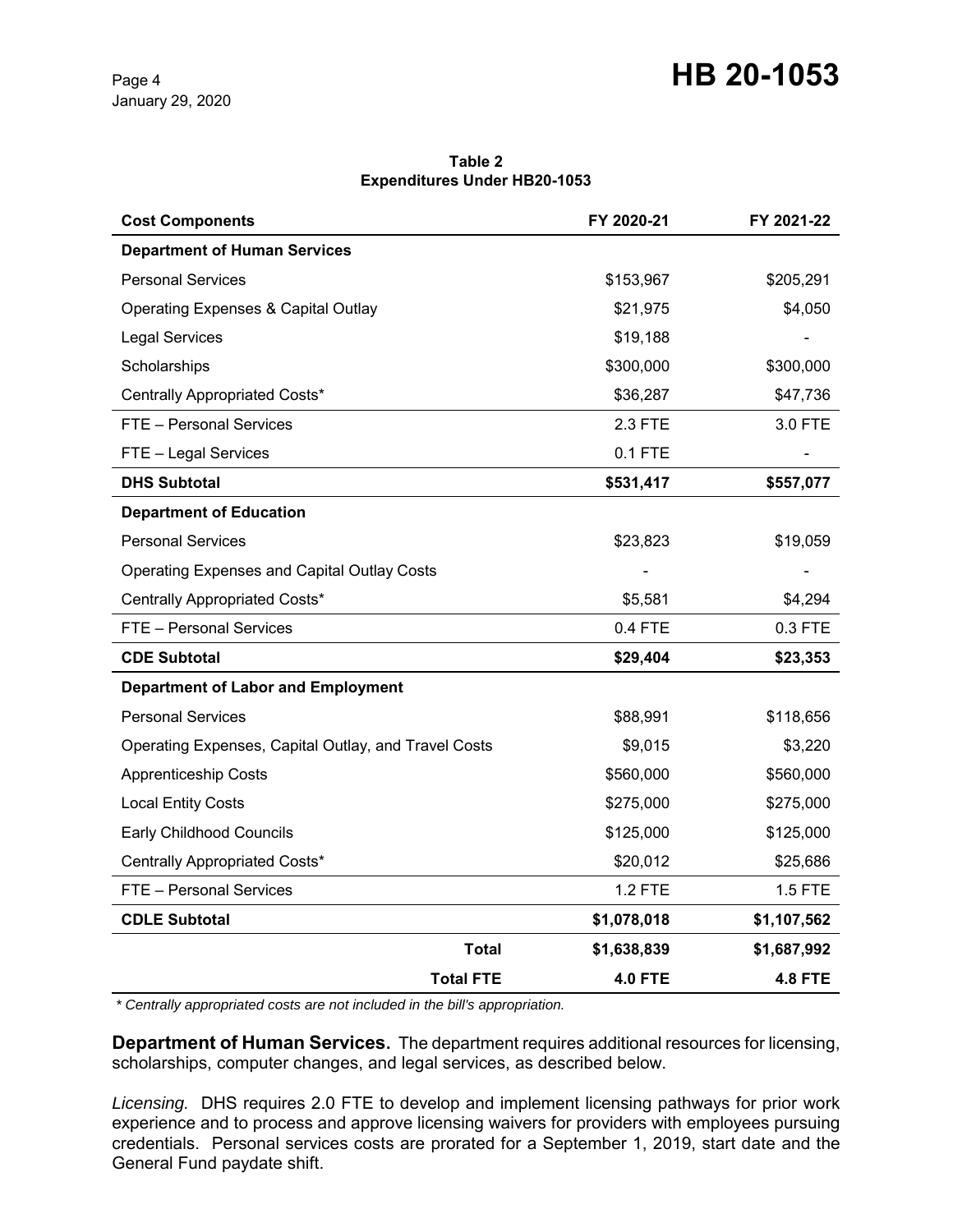*Scholarship program.* The fiscal note estimates that \$300,000 would be required for the scholarship program; however, actual funding is at the discretion of the General Assembly. The estimate assumes that the scholarship program will offer 65 scholarships modeled after the TEACH program, which provides about \$3,000 per person to pursue early childhood credentials, and 100 scholarships to cover the cost of an child development associate credential (\$1,050 each). In addition, DHS requires 1.0 FTE for a program manager to administer the scholarship program.

*Legal services.* The bill requires 180 hours of legal services in the first year, provided by the Department of Law. Legal services are required for rulemaking related to early childhood licensing, credentialing, the scholarship program, and support for coordination between DHS and CDE related to aligning credentialing and licensing regulations, which may include data sharing agreements between the agencies.

**Department of Labor and Employment.** Funding for the apprenticeship program in CDLE is at the discretion of the General Assembly. The fiscal note estimate assumes the following:

- 200 apprenticeships statewide at a cost of \$2,800 each;
- funding will be provided to five local entities to implement apprenticeship programs in their communities (\$55,000 each);
- funding will be provided for five early childhood council to recruit apprentices (\$25,000 each); and
- 1.5 FTE is required to develop, oversee, and monitor the program.

**Department of Education.** CDE requires 0.4 FTE in FY 2020-21 and 0.3 FTE in FY 2021-22 to work with DHS to streamline paperwork related to licensing and credentialing, identify ways to share information eliminate overlapping requirements and reports, and support CDLE in the creation of the apprenticeship program. FTE will also develop additional resources to increase concurrent enrollment and early childhood career pathways.

**Concurrent enrollment.** The bill requires that DHE and DHS collaborate with CDE to increase concurrent enrollment opportunities and support early childhood career pathways. No additional appropriations are required.

**Institutions of higher education.** Changes to early educator credentialing and licensing may impact the certificate and degree coursework offered by institutions of higher education, as well as child care offered by institutions. In addition, any changes to concurrent enrollment programs will impact institutions providing concurrent enrollment opportunities. No change in appropriations is required.

**Centrally appropriated costs.** Pursuant to a Joint Budget Committee policy, certain costs associated with this bill are addressed through the annual budget process and centrally appropriated in the Long Bill or supplemental appropriations bills, rather than in this bill. These costs, which include employee insurance and supplemental employee retirement payments, are estimated to be \$61,880 in FY 2020-21 and \$77,717 in FY 2021-22.

## **Effective Date**

The bill takes effect August 5, 2020, if the General Assembly adjourns on May 6, 2020, as scheduled, and no referendum petition is filed.